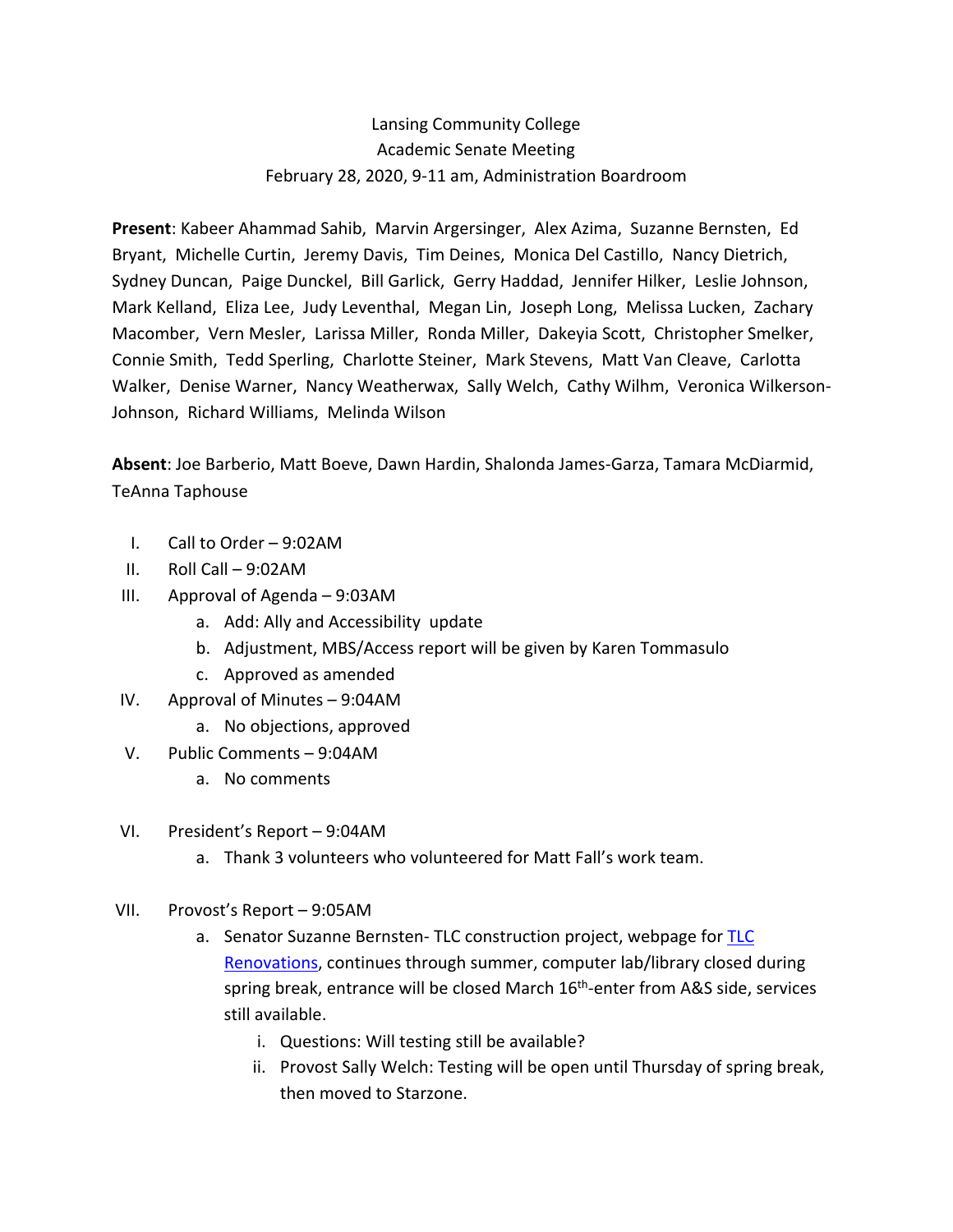- b. New project clarifying pathways.
- c. Congratulate Jeremy Davis on [baking competition win!](https://www.lansingstatejournal.com/story/news/local/2020/01/16/charlotte-baker-compete-food-network-cookie-show/4489561002/)
- VIII. Consent Agenda 9:09AM
	- a. Curriculum Committee Recommendations
		- i. NEW PROGRAM OF STUDY
			- 1. General Education Applied Degrees:
				- a. Proposed addition of CITS 110 to the Applied Communication area of the 2020-21 General Education – Applied Degrees
			- 2. Child Development and Early Education Certificate of completion
				- a. Includes proposed new course : CHDV 129 –Caring for Youngest Learners
			- 3. Computed Tomography (CT) –Certificate of Completion
				- a. Includes proposed new courses of: CTGT 210 CT Patient Care and Study, CTGT 215 – Principles of CT, CTGT 220 – Pathophys I, CTGT 231 – CT Procedures & Pathophys II, CTGT 240 – CT Clinical Practice I, CTGT 241 – CT Clinical Practice II CT Instrumentation, CTGT 230 – CT Procedures &
		- ii. NEW COURSE PROPOSALS: IXRT 240 Sectional Anatomy
		- iii. REVISED COURSE PROPOSALS: BUSN 118 Introduction to Business, PFFT 114 – Police Academy Fitness Trng, PFFT 119 – Fire Academy Fitness Training, PFHW 120 – Health and Wellness for Police, CHDV 101 – Child Growth/ Develop 0-12 Yrs, CHSE 136 – EKG Technician
		- iv. DISCONTINUED COURSES: CHDV 127 being replaced with CHDV 129, CHDV 128, ANTH 276, ARTS 104, DANC 107, ENGL 203, ENGL 264, 281, MGMT 239, MUSC 181, MUSC 182, MUSC 183, MUSC 187, NCOL 101, NURS 280, NURS 285, SDEV 118, SEDV 124, SDEV 125, SDEV 126, ENGL 276, HIST 271, HCSA 090, HSED 080, HSTV 090, JRNL 251, MATH SDEV 205
		- v. Approved without objection.
	- IX. Communications 9:10AM
		- a. Leslie Johnson-three nominations for StarTalks, need more
	- X. Elections- Eliza Lee 9:10AM
		- a. Updates: Ballots went out today between 7:45AM-8:15AM, even if there are no openings in a specific area please fill out member at large ballot, encourage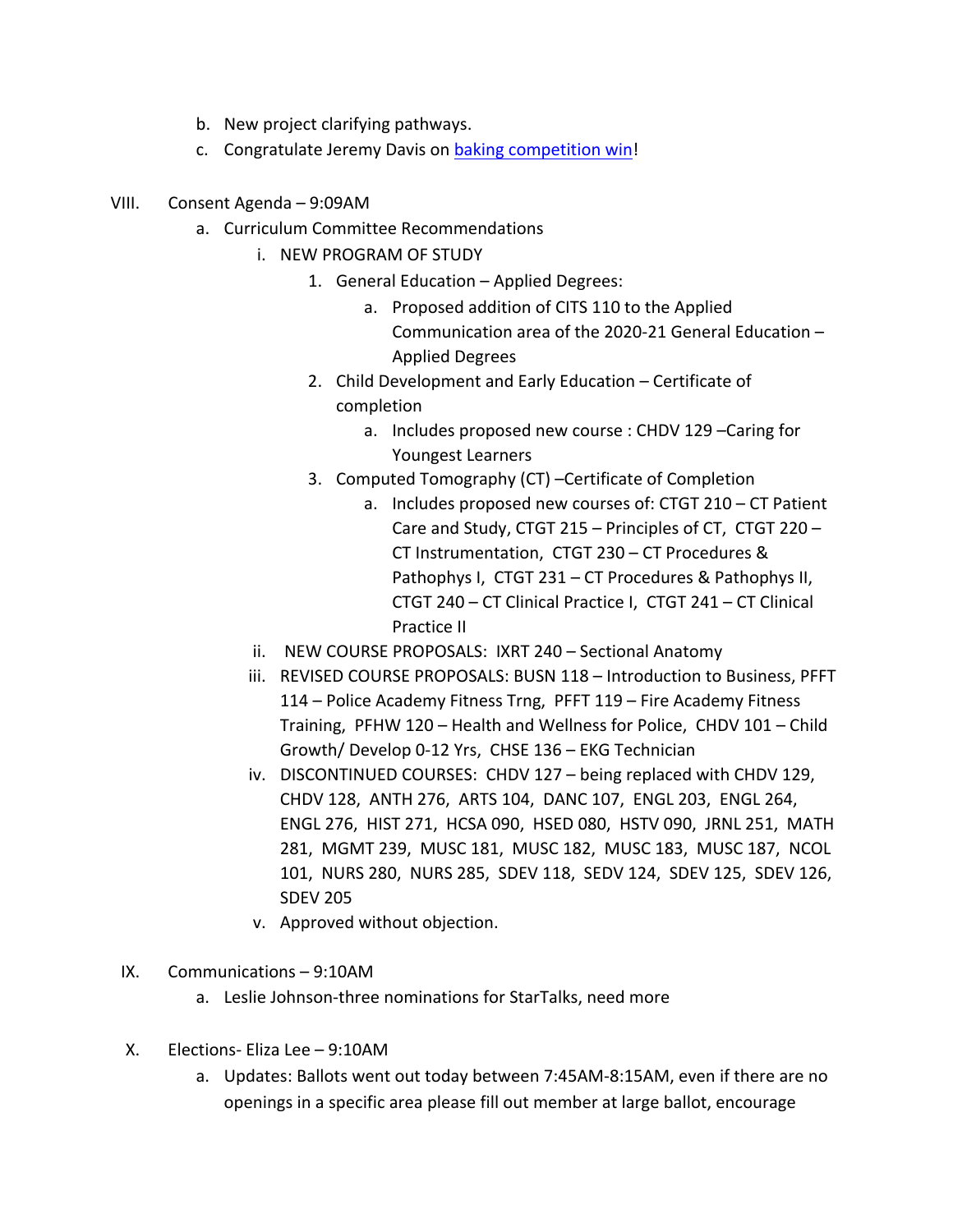faculty to vote, 3 weeks to vote (one week is Spring Break). Ballots due March  $20<sup>th</sup>$ .

- b. Spoke with Cathy Wilhm, Michelle and Tech Careers Senators and will transition TC position to the same as HHS, tech careers at large positions due to size of programs.
- XI. Ally Updates: Chris Richards 9:12AM
	- a. Aware, course level reports are available for all courses, accessibility reports review, resource available-highlight **eLearning** site under **Accessibility**, video from website presented. Review of eLearning Accessibility web page. New trainings will be available soon to faculty regarding accessibility guidelines, eta late semester.
	- b. Senator Matt Van Cleave, scan documents and Ally having issues-Chris R advised they are working on issues
	- c. Senator Richard Williams, how is faculty to report issues? Chris R advised to contact Dept. directly or helpdesk ticket.
	- d. Senator Eliza Lee, Ally is helpful, informative and use this as a learning tool to have this advanced information for future projects.
- XII. Accessibility-Accessibility Committee for Quality Assurance (ACQA) 9:25AM
	- a. Records Information Specialist Linnea Knapp, Progress of group, how the initiative began and where it is at currently. See PowerPoint.
	- b. Bentrelle Carroll, committee role and how to advise the community. Large group has smaller focus groups on various subjects. Continue with PowerPoint Presentation. One site to report forms, SharePoint.
	- c. Senator Matt Van Cleave: SharePoint slide, the wheelchair icon, icon used on campus-active wheelchair
	- d. Senator Richard Williams, non-course materials-all forms and documents, provide example of what these are? HR forms, etc.
	- e. Senator Suzanne Bernsten, physical accessibility on campus. Director of eLearning, adding to new accessibility training with HR.
	- considered non-classroom related. f. Senator Monica De Castillo, handouts, depression, etc. handouts – are
- XIII. MBS Inclusive Access Karen Tommasulo 9:38AM
	- a. Internal Communications Coordinator Karen Tommasulo, Improvement to MBS, textbook affordable initiative, student's access to textbooks digital format on D2L, available first day of class. Directed to student account to purchase.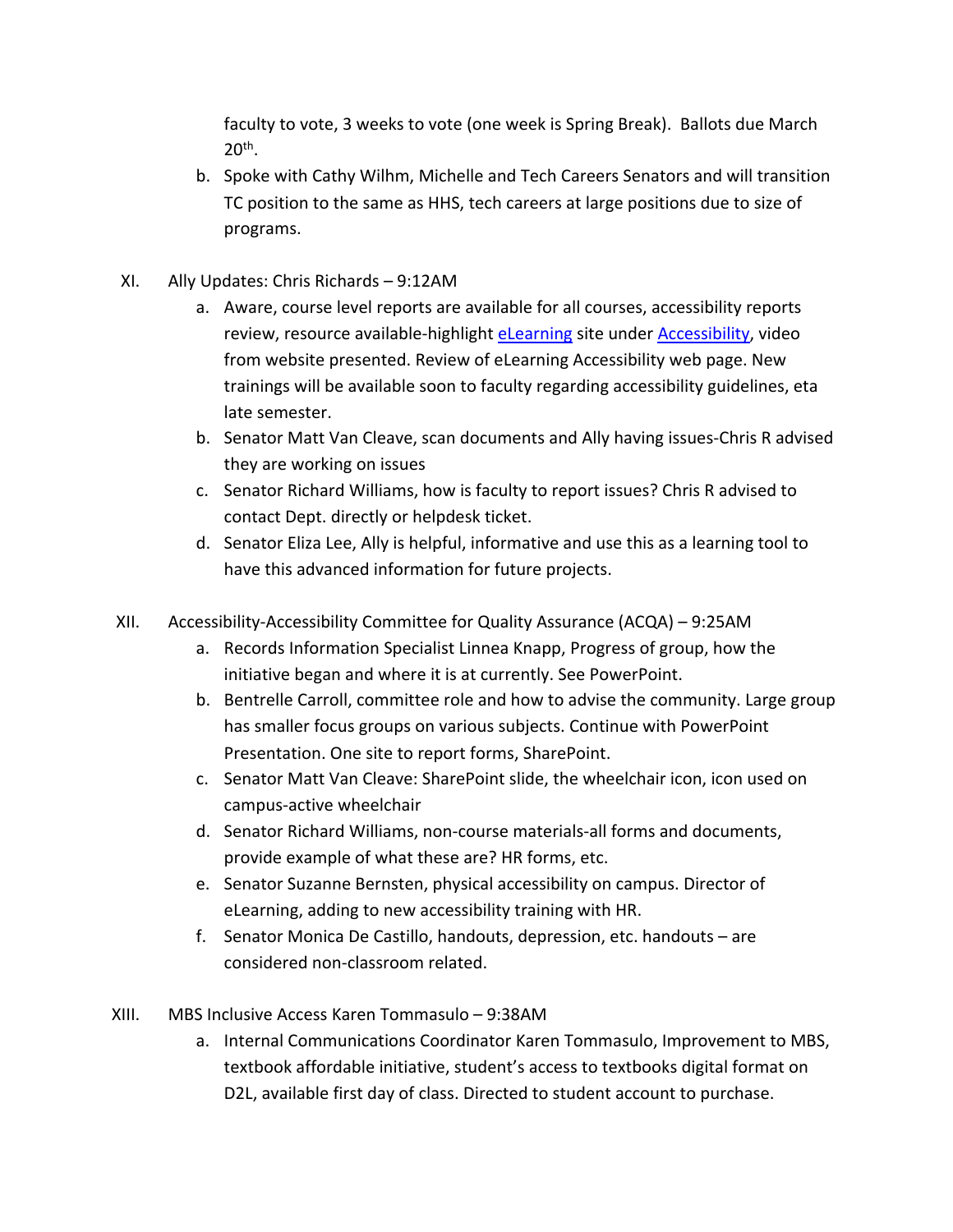Beginning first day, instructors can see report as to amount of time student accessing book. Students and teachers can take notes/annotate in digital book.

- b. Senator Richard Williams, cheaper digital, if not available.
- c. Controller of Financial Services Lisa Mazure, 80% of texts are available for inclusive access. How much cheaper, 20% cost savings for digital over traditional text.
- d. Senator Monica Del Castillo, faculty can access student use, can success coaches/tutors may have access?
- e. Lisa Mazure, access question, no inclusive question. Not sure, not an inclusive piece, need to work with MBS.
- f. Provost Sally Welch, coaches no, students need to open gradebook.
- g. Faculty Jim Luke, issue raised end of year-MBS digital access charging to free OERs, rather inappropriate. Issue MBS only list a book that has ISBN, costly to do so, what is the status to correct?
- h. Karen Tommasulo, will have to get back with information.
- i. Senator Michelle Curtin, charging of ISBN?
- j. Senator Mark Kelland, publish to Amazon, don't charge.
- k. Senator Michelle Curtin, talk to Amy Larson at OER to work with issue.
- l. Lisa Mazure, an adoption can be done without ISBN.
- m. Senator Matt Van Cleave, option of student not to charge to account? Yes. Is the cost made inclusive aware to the student? Yes
- XIV. Students' Choice Discussion: Student Senators Dakeyia Scott, Sydney Duncan 9:47AM
	- a. Senator Michelle Curtin, to ensure/clarify role of student senators, voices being heard, academic policies are student driven. Presentation completed by Student Senators Dakeyia Scott and Sydney Duncan.
	- Senators Dakeyia Scott and Sydney Duncan. b. Senator Dakeyia Scott, what is the role of student senators? Voice of student body, speak up, and represent discussion with admin, teachers, and faculty. Be in a position to help those students in hard times. Duncan, student opinions regarding projects
	- c. Senator Mark Kelland, role of students senators: past-strategy sessions, discuss future ideas to work on. Student panels, lead student panels, plan 2<sup>nd</sup> meeting of each semester. Guided by student senators, what can it be worked on.
	- d. Chief Diversity Officer Tonya Bailey, suggest the same as Mark Kelland, to be inclusive, difficult for two to represent whole study body, need the student body input. Create a pipeline and voice for students.
	- e. Senator Michelle Curtin, do you believe our discussions are student center as they could be?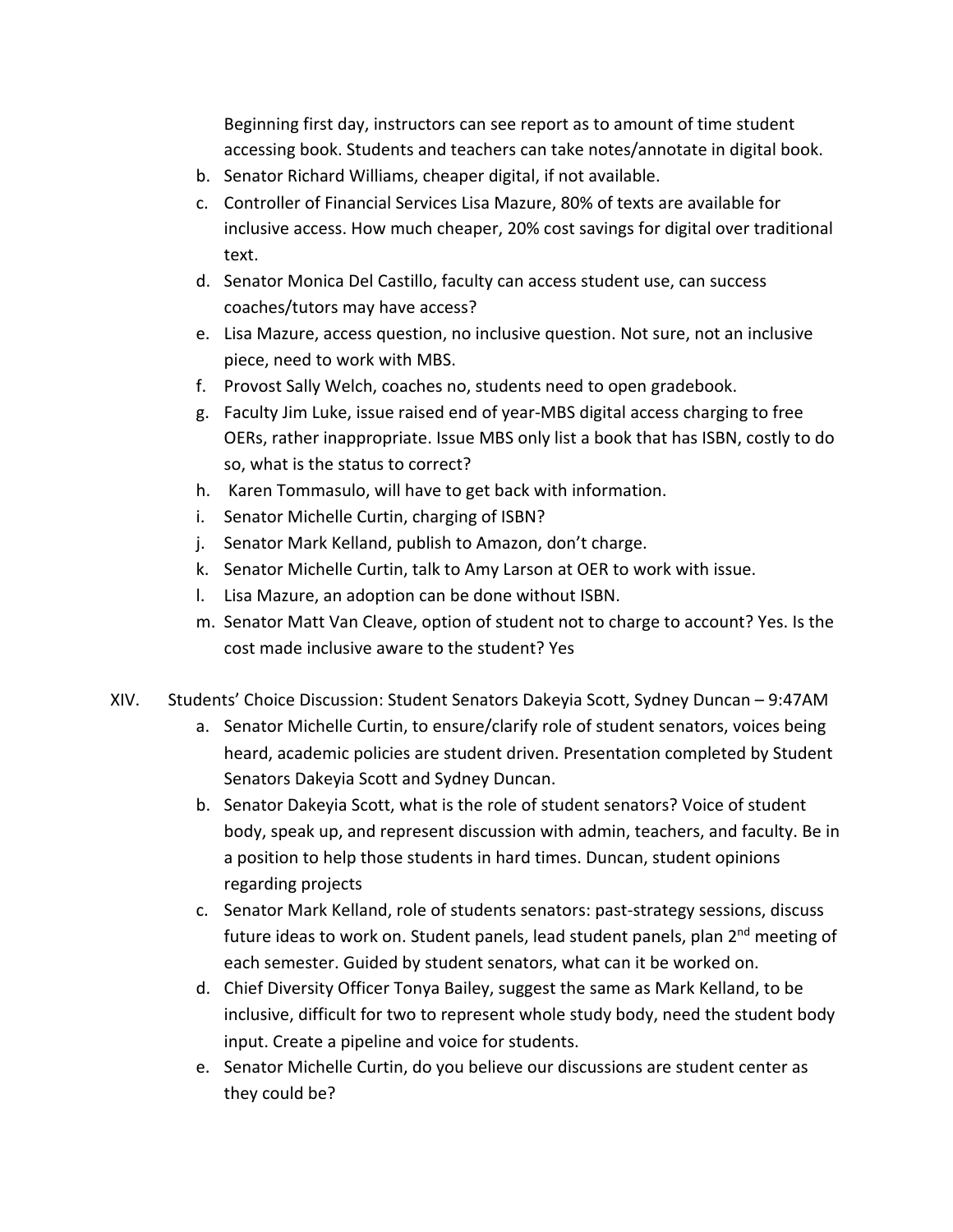- f. Senator Monica Del Castillo, those who work with students have the students best at heart, not always, caught up with what we think they want/know. Challenges across the board, how do we engage students? Surveys, only 12% response by students. Ask student senators to piggy back on proposed student senate and how to better engage other students.
- g. Senator Sydney Duncan, faculty/teachers/admin are intimidating. Make student senators more inclusive. Duncan, student senate would be great, two senators cannot represent, and voices heard more.
	- i. Senator Mark Kelland, more student senate. Recommended previously-each item on agenda to be addressed how it would student centered.
	- ii. Senator Michelle Curtin, Senator Sydney Duncan said, what/how do you address to make students more comfortable?
	- iii. Senator Matt Van Cleave, mentoring students outside school hours? Yes. Students don't meet during required office hours. Provides an opportunity for students to come and meet to review exam-extra points, minimal participation by students.
	- iv. Dean of Student Affairs Ronda Miller, agree Senator Duncan's comments. Make self-accessible to students (sport events, student functions, etc.)- elevates fear. How student senate would attract a diverse and inclusive voices?
	- voices? v. Senator Dakeyia Scott, a smile can go a long way. Being friendly with students can help.
	- vi. Senator Kabeer Ahammad Sahib, develop trust with students. Senator Lin, agrees with a simply smile, welcome message in D2L, completing welcome information. Answer student emails.
	- vii. Student Dauan Hendley, help professors build better relationships with students, gives the students a voice-voice matters. Student learning assistant-come to him because intimidated by the professor.
	- viii. Senator Monica Del Castillo, faculty report, appearance matters, dress can intimidate students, demeanor is critical; counselors have pictures and blurbs/bio on website. Add a blurb on D2L to break barriers.
	- ix. Senator Wilkerson-Johnson, appreciate the student senator's point of outlying issues, make sure faculty is aware of these issues, know about resources and direct.
	- x. Senator Alex Azima, allows students to call him by his first name.
	- xi. Senator Ed Bryant, from beginning have to be approachable. Senator Sperling, tells students "he works for them", has offices hours to classroom, and opens projects to groups to come in.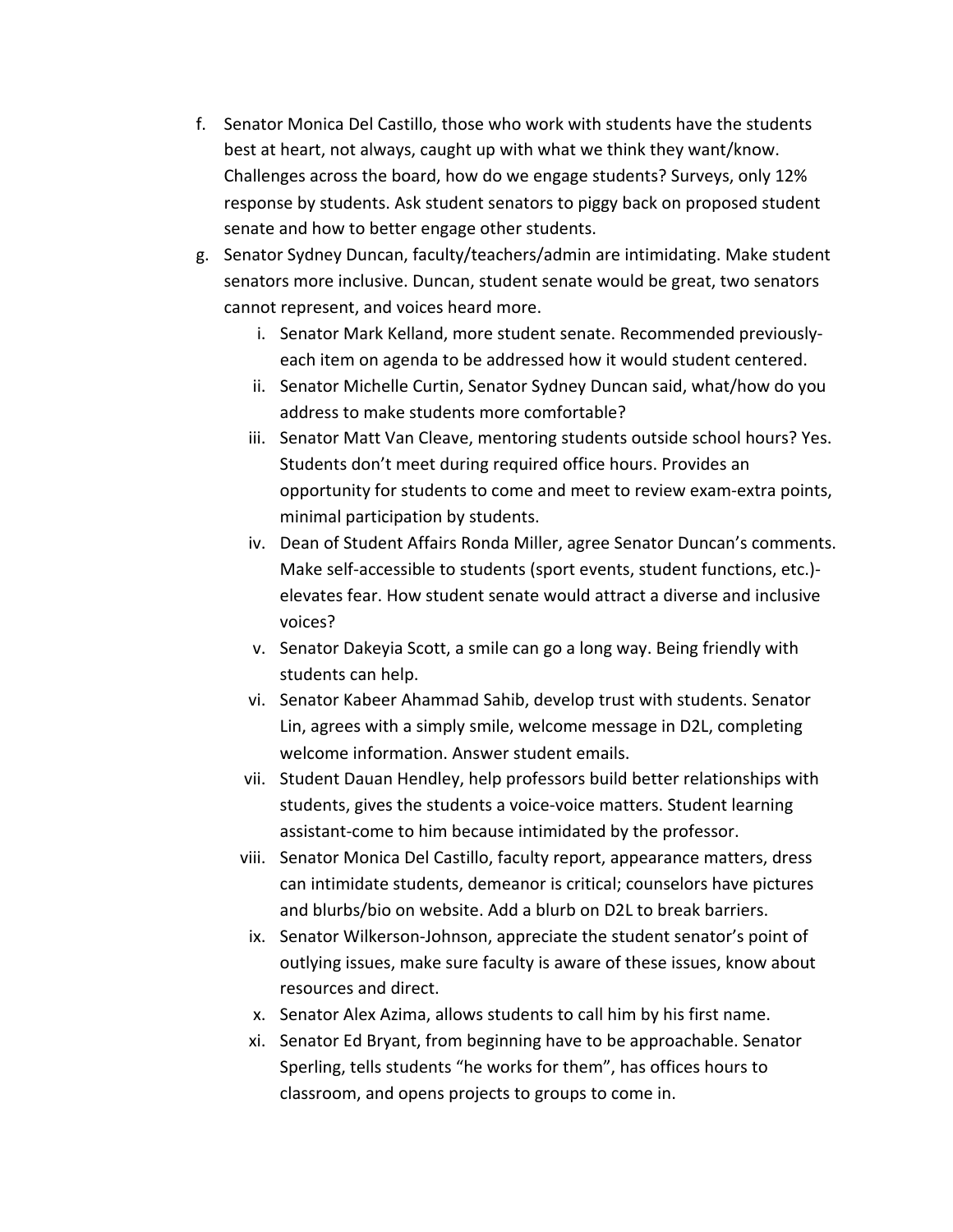- xii. Senator Eliza Lee, intimidation is real, relating to students is important, personal stories relate to being a person.
- xiii. Senator Leslie Johnson, most faculty want relationships with students, help with systemic barriers-adjunct faculty have issues with meeting with students.
- xiv. Senator Mark Stevens, Kaltura-weekly basis, connect with students. Ratemyprof.com, be surprised.
- xv. Senator Richard Williams, envy full-time faculty, encourage to fight stigma.
- stigma. xvi. Chris Richards, using Kaltura, come to eLearning Office-access to equipment to help.
- xvii. Senator Cathy Wilhm, thanks student senators, resources available, west campus provides free sack lunches (let her know).
- xviii. Senator Kabeer Ahammad Sahib, boundaries? How far to go?
- xix. Senator Mark Kelland, support student success, not disrupting other students.
- xx. Senator Nancy Dietrich, faculty be 100% present at class time, leave other issues at the door, be fully engaged.
- xxi. Tonya Bailey, PA days and RISE institute, quick tip, notice others, ask yourself "how would that experience be different", creating inclusive classrooms, stretch office hours, create a syllabus with diverse selections, time on the board, connect students with similar issues-study time.
- xxii. Senator Michelle Curtin, how can we spread this knowledge to all on campus? Any action items come to mind for future discussion?
- xxiii. Senator Monica Del Castillo, include students in review days, keynote speaker-student, consider a student voice at commencement, provide student opportunities in sessions where a bulk of faculty/staff.
- xxiv. Faculty Matt Kerns, position to buy a location for students who have housing issues, meal issues, and domestic issues.
- h. Senator Michelle Curtin, student senator at commencement.
	- i. Senator Leslie Johnson, completely supports.
	- ii. Senator Matt Van Cleave, would be great, use to have.
	- iii. Senator Tedd Sperling, support idea, allow student senate to choose speaker.
	- iv. Senator Mark Kelland, makes a motion or resolution to Provost, move that the academic senate that the senate should recommend a student speaker at commencement.
		- 1. Discussion: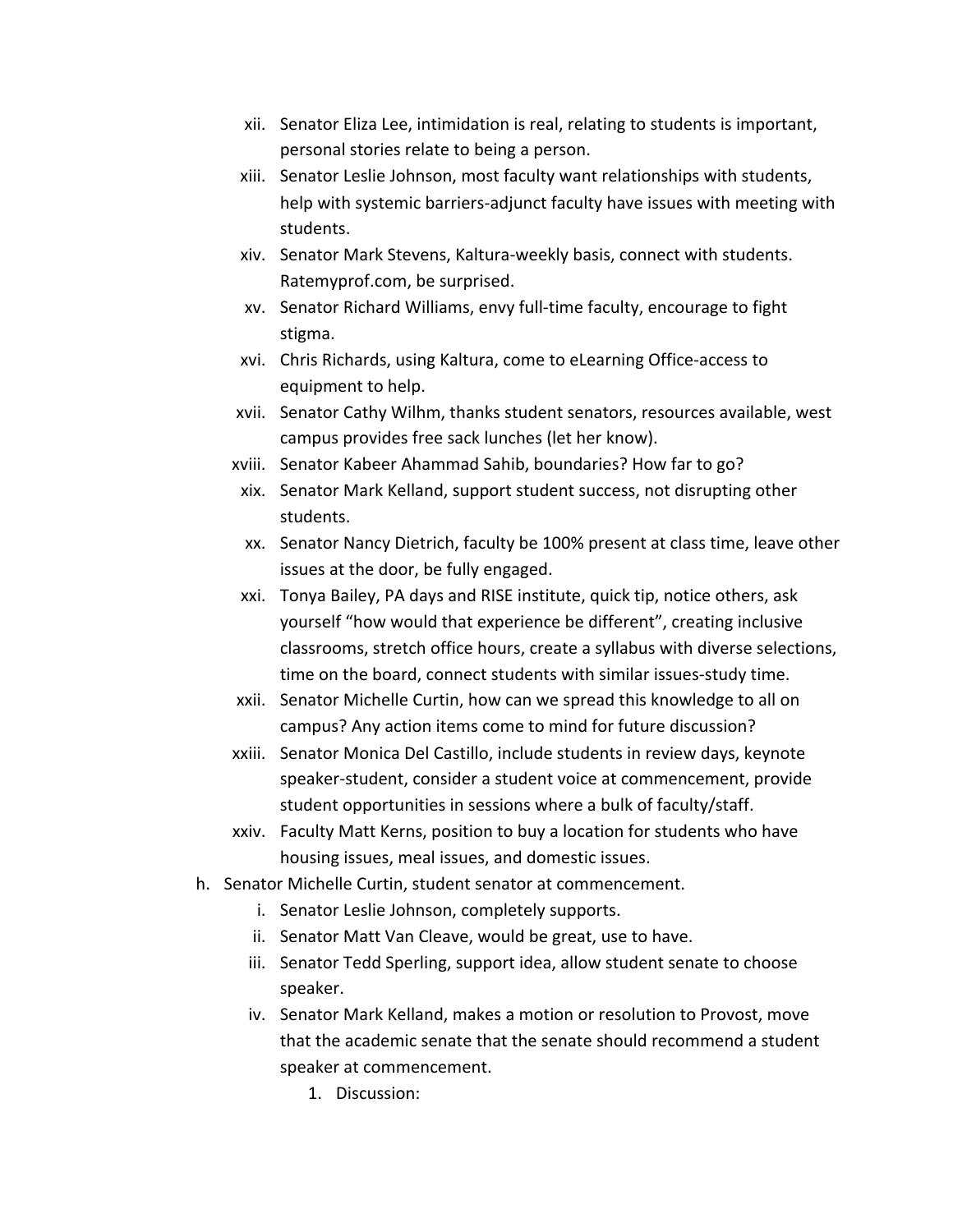- 2. Senator Monica Del Castillo, recommended to open it up to other students rather than just the President of Phi Beta Kappa. Other more diversity and engagement.
- 3. Tonya Bailey, supports idea of student speaker. Important to hear from student, but also "walked a mile in their shoes", still advocates a professional.
- 4. Senator Melinda Wilson, add to recommendation that the student speaker be approved by student. Recommends a student speaker at comment and be chosen by the students. Secondary chose by the students, subject to the approval by the administration.
- 5. Tonya Bailey recommends that the student senators be one of the speakers.
- speakers. 6. Senator Mark Kelland further recommends for to add to the motion that the speaker be approved by the Admin.
- 7. Senator Monica Del Castillo does not feel appropriate to have the admin to approve speaker.
- 8. Senator Melinda Wilson, we have to trust of ours student.
- 9. Senator Dakeyia Scott agrees, but concern it will be drawn out, students have control of who speaks, consideration of who needs to be worked out.
- 10. Senator Michelle Curtin, the process will come after resolution.
- 11. Senator Tedd Sperling, give the power to the students, give them the responsibility which they will appreciate.
- 12. Senator Jeremy Davis, likes idea, students still learning, provide some guidance.
- 13. Senator Ed Bryant, learning process as everything is.
- 14. Senator Matt Van Cleave, agrees with Senators Wilson and Davis, if overwritten, provide rational.
- 15. Senator Leslie Johnson, create a process and have a faculty to mentor the student(s).
- 16. Senator Eliza Lee, stop students expecting to fail.
- 17. Senator Michelle Curtin, motion on floor academic senate have a student speaker at comments, secondary, speaker is chosen by students. Correction, the secondary amendment subject to approval by administration, voted: division, count necessary: approved, 6; opposed-more, second amendment not approved. Voting on student speaker to be chosen by the students: approved.